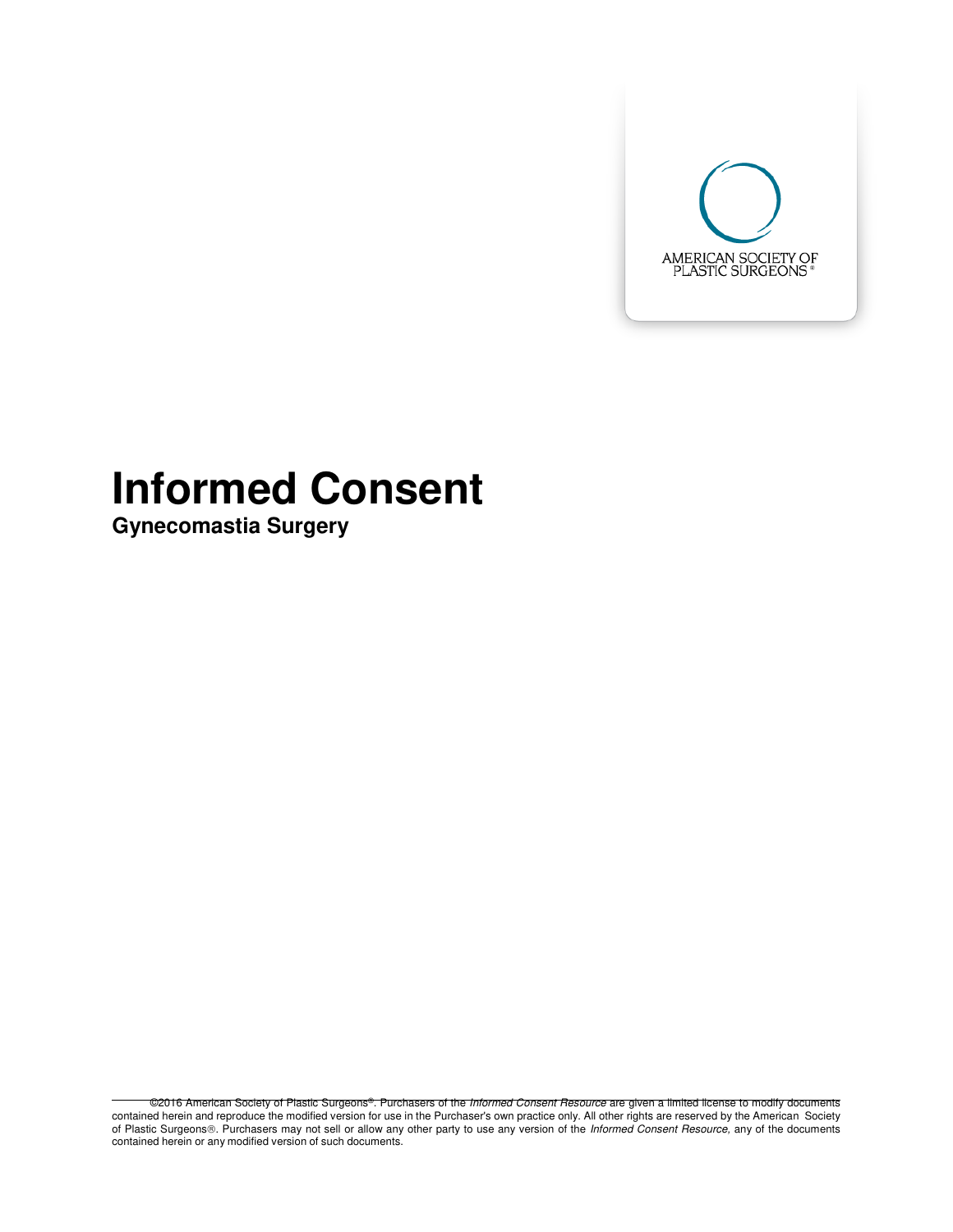#### **INSTRUCTIONS**

This is an informed-consent document that has been prepared to help inform you about gynecomastia (male breast reduction) surgery, its risks, as well as alternative treatment(s).

It is important that you read this information carefully and completely. Please initial each page, indicating that you have read the page and sign the consent for surgery as proposed by your plastic surgeon and agreed upon by you.

#### **GENERAL INFORMATION**

Gynecomastia surgery is a procedure to remove excess fat, glandular tissue and/or skin from overdeveloped or enlarged male breasts. In severe cases of gynecomastia, the weight of excess breast tissue may cause the breasts to sag and stretch the areola (the dark skin surrounding the nipple). In these cases, the position and size of the areola can be surgically improved and excess skin may need to be reduced, leading to additional scarring. Gynecomastia may result from hormonal changes, heredity, disease, or the use of certain drugs, and can present unilaterally (one breast) or bilaterally (both breasts).

There are a variety of different techniques used by plastic surgeons to treat gynecomastia. There is often a more solid breast tissue under the areola that may require excision and biopsy as well as additional fatty tissue around the chest often better removed with liposuction techniques. Breast cancer can occur in males, although less frequently than in females, and the solid tissue removed may require pathologic evaluation. Gynecomastia surgery can be combined with other forms of body-contouring surgery, including liposuction, or performed at the same time with other elective surgeries.

### **ALTERNATIVE TREATMENTS**

Alternative forms of management consist of not undergoing the surgical procedure or wearing undergarments to help mask the appearance of large breasts. In selected patients, liposuction has been used to reduce the size of large breasts. Risks and potential complications are also associated with alternative forms of treatments.

#### **INHERENT RISKS OF GYNECOMASTIA SURGERY**

Every surgical procedure involves a certain amount of risk and it is important that you understand these risks and the possible complications associated with them. In addition, every procedure has limitations. An individual's choice to undergo a surgical procedure is based on the comparison of the risk to potential benefit. Although the majority of patients do not experience these complications, you should discuss each of them with your plastic surgeon to make sure you understand all possible consequences of gynecomastia surgery.

#### **SPECIFIC RISKS OF GYNECOMASTIA SURGERY**

#### **Asymmetry:**

Some breast asymmetry naturally occurs in most people. Differences in terms of breast and nipple shape, size, or symmetry may also occur after surgery. Additional surgery may be necessary to revise asymmetry after a gynecomastia surgery.

#### **Change in Nipple and Skin Sensation:**

You may experience a diminished (or loss of) sensitivity of the nipples and the skin of your breast. With some techniques, and after several months, many patients have normal sensation. Nipple graft techniques remove the nipple and replace it as a skin graft. Sensation will be lost with this technique.

#### **Unsatisfactory Result:**

Although good results are expected, there is no guarantee or warranty expressed or implied, on the results that may be obtained. You may be disappointed with the results of gynecomastia surgery. Asymmetry in nipple location, unanticipated breast shape and size, loss of function, wound disruption, poor healing, and loss of sensation may occur after surgery. Healing may result in a lost nipple requiring

**Page 1 of 10 Patient Initials COVIDENT COVIDENT OP A COVIDENT OP A COVID-** COVID-BASIC Surgeons<sup>®</sup> This form is for reference purposes only. It is a general guideline and not a statement of standard of care. Rather, this form should be edited and amended to reflect policy requirements of your practice site(s), CMS and Joint Commission requirements, if applicable, and legal requirements of your individual states. The ASPS does not certify that this form, or any modified version of this form, meets the requirements to obtain informed consent for this particular procedure in the jurisdiction of your practice.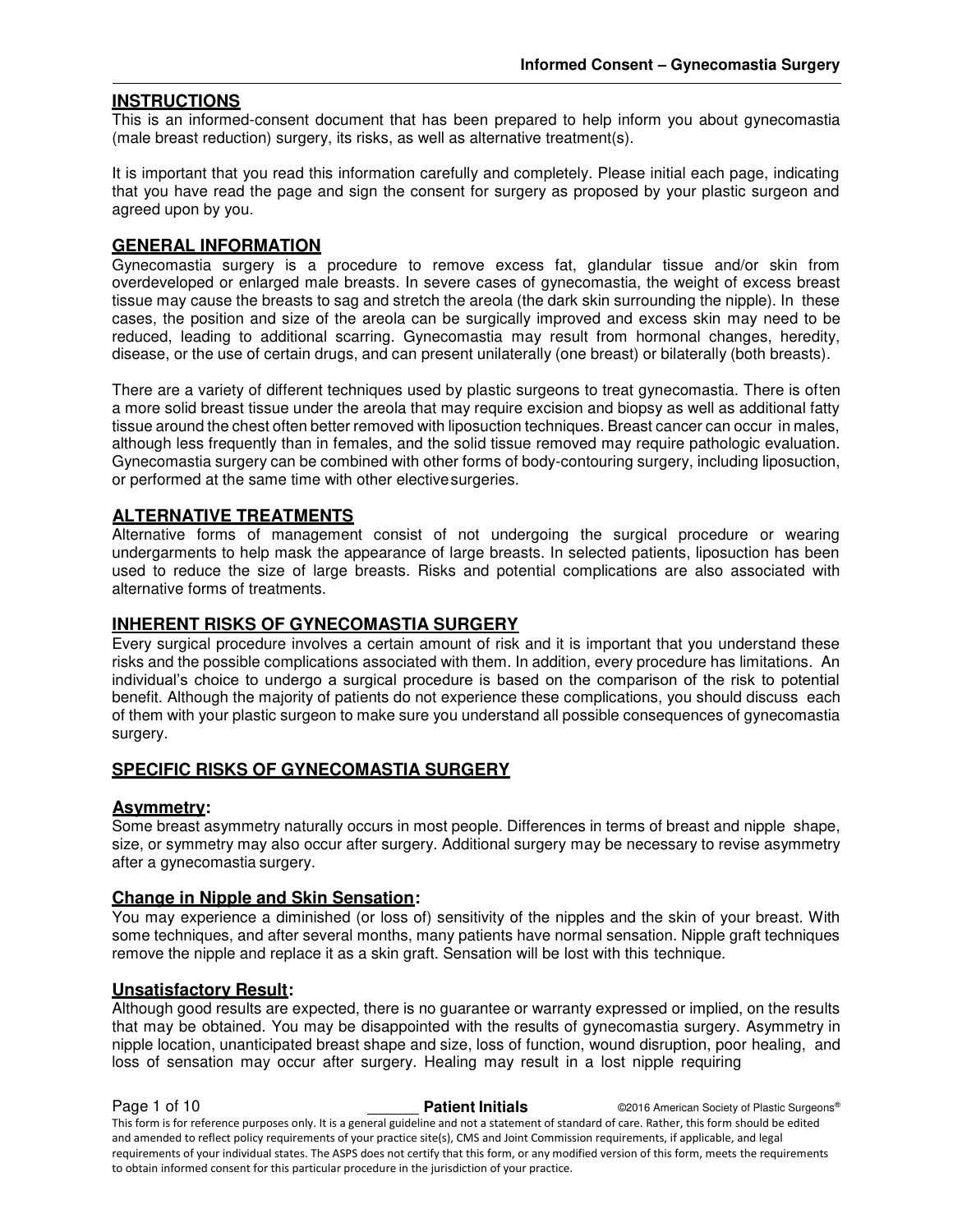further surgery and reconstruction. Breast size may be incorrect. Unsatisfactory surgical scar location or visible deformities at the ends of the incisions (dog ears) may occur. Thickened scars and keloids along incisions are possible. Liposuction may be necessary to thin breast tissue that is outside of the normal surgical location for gynecomastia surgery. It may be necessary to perform additional surgery to attempt to improve your results. Unsatisfactory results may NOT improve with each additional treatment.

#### **Breast Disease:**

Breast disease and breast cancer can occur independently of gynecomastia surgery. Individuals with a personal history or family history of breast cancer may be at a higher risk of developing breast cancer than a person with no family history of this disease. It is recommended that you seek professional care should a breast lump be detected. In the event that suspicious tissue is identified prior to or during breast surgery, additional tests and therapy with corresponding expenses may be warranted.

#### **GENERAL RISKS OF SURGERY**

#### **Healing Issues:**

Certain medical conditions, dietary supplements and medications may delay and interfere with healing. Patients with massive weight loss may have a healing delay that could result in the incisions coming apart, infection, and tissue changes resulting in the need for additional medical care, surgery, and prolonged hospitalizations. Patients with diabetes or those taking medications such as steroids on an extended basis may have prolonged healing issues. Smoking will cause a delay in the healing process, often resulting in the need for additional surgery. There are general risks associated with healing such as swelling, bleeding, possibility of additional surgery, prolonged recovery, color changes, shape changes, infection, not meeting patient goals and expectations, and added expense to the patient. There may also be a longer recovery due to the length of surgery and anesthesia. Patients with significant skin laxity (patients seeking facelifts, breast lifts, abdominoplasty, and body lifts) will continue to have the same lax skin after surgery. The quality or elasticity of skin will not change and recurrence of skin looseness will occur at some time in the future, quicker for some than others. There are nerve endings that may become involved with healing scars from surgery While there may not be a major nerve injury, the small nerve endings during the healing period may become too active producing a painful or oversensitive area due to the small sensory nerve involved with scar tissue. Often, massage and early non-surgical intervention resolves this. It is important to discuss postsurgical pain with your surgeon.

#### **Nipple and Areolar Necrosis:**

While very rare, it is possible for the area areola (area around the nipple) and nipple to not have good blood flow after surgery which may result in the tissue dying. This will result in a wound and delayed healing. The nipple and areola may then be gone but may be reconstructed.

#### **Bleeding:**

It is possible, though unusual, to experience a bleeding episode during or after surgery. Should postoperative bleeding occur, it may require emergency treatment to drain accumulated blood or you may require a blood transfusion, though such occurrences are rare. The collection of blood that can occur under your skin following surgery is referred to as a hematoma. Increased activity too soon after surgery can lead to increased chance of bleeding and additional surgery. It is important to follow postoperative instructions and limit exercise and strenuous activity for the instructed time. Non-prescription "herbs" and dietary supplements can increase the risk of surgical bleeding. Hematoma can occur at any time, usually in the first three weeks following injury to the operative area. If blood transfusions are necessary to treat blood loss, there is the risk of blood-related infections such as hepatitis and HIV (AIDS). Your surgeon may provide medications after your surgery to prevent blood clots. Medications that are used to prevent blood clots in veins can produce bleeding and decreased blood platelets.

#### **Infection:**

**Page 2 of 10 Patient Initials COVID-2016** American Society of Plastic Surgeons® This form is for reference purposes only. It is a general guideline and not a statement of standard of care. Rather, this form should be edited and amended to reflect policy requirements of your practice site(s), CMS and Joint Commission requirements, if applicable, and legal requirements of your individual states. The ASPS does not certify that this form, or any modified version of this form, meets the requirements to obtain informed consent for this particular procedure in the jurisdiction of your practice.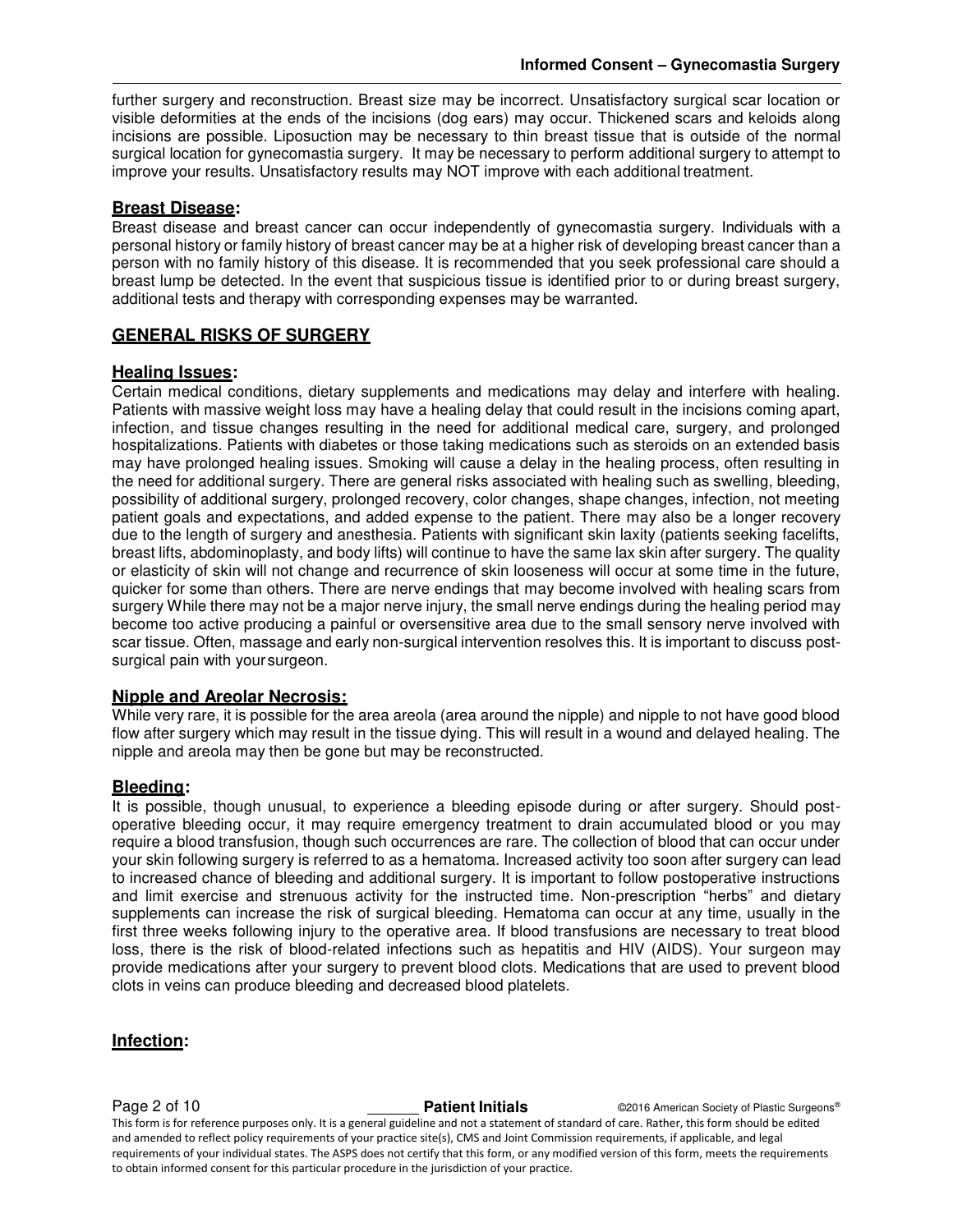Infection, although uncommon, can occur after surgery. Should an infection occur, additional treatment including antibiotics, hospitalization, or additional surgery may be necessary. It is important to tell your surgeon of any other infections, such as a history of MRSA infections, an open wound, recent upper respiratory infection/ pneumonia, ingrown toenail, insect bite, tooth abscess, or urinary tract infection. Infections in other parts of the body, may lead to an infection in the operated area. Post-operative infections often result in more extensive scarring and predispose to revision surgery.

#### **Scarring:**

All surgery leaves scars, some more visible than others. Although good wound healing after a surgical procedure is expected, abnormal scars may occur within the skin and deeper tissues. Scars may be unattractive and of a different color than the surrounding skin tone. Scar appearance may also vary within the same scar. Scars may be asymmetrical (appear different on the right and left side of the body). There is the possibility of visible marks in the skin from sutures. In some cases, scars may require surgical revision or treatment.

#### **Firmness:**

Excessive firmness can occur after surgery due to internal scarring. The occurrence of this is not predictable. Additional treatment including surgery may be necessary.

#### **Skin Sensitivity:**

Itching, tenderness, or exaggerated responses to hot or cold temperatures may occur after surgery. Usually this resolves during healing, but in rare situations it may be chronic.

#### **Major Wound Separation:**

Wounds may separate after surgery. Should this occur, additional treatment including surgery may be necessary.

#### **Sutures:**

Most surgical techniques use deep sutures. You may notice these sutures after your surgery. Sutures may spontaneously poke through the skin, become visible or produce irritation that requires suture removal.

#### **Damage to Deeper Structures:**

There is the potential for injury to deeper structures including nerves, blood vessels, lymphatics, muscles, and lungs (pneumothorax) during any surgical procedure. The potential for this to occur varies according to the type of procedure being performed. Injury to deeper structures may be temporary or permanent.

#### **Fat Necrosis:**

Fatty tissue found deep in the skin might die. This may produce areas of firmness within the skin. Additional surgery to remove areas of fat necrosis may be necessary. There is the possibility of contour irregularities in the skin that may result from fat necrosis.

#### **Surgical Anesthesia:**

Both local and general anesthesia involves risk. There is the possibility of complications, injury, and even death from all forms of surgical anesthesia or sedation.

#### **Shock:**

In rare circumstances, your surgical procedure can cause severe trauma, particularly when multiple or extensive procedures are performed. Although serious complications are infrequent, infections or excessive fluid loss can lead to severe illness and even death. If surgical shock occurs, hospitalization and additional treatment would be necessary.

**Pain:** 

**Page 3 of 10 Patient Initials COVIDENT COVIDENT OP A COVIDENT OP A COVID-** COVID-10 **Patient Initials** COVID-2016 American Society of Plastic Surgeons® This form is for reference purposes only. It is a general guideline and not a statement of standard of care. Rather, this form should be edited and amended to reflect policy requirements of your practice site(s), CMS and Joint Commission requirements, if applicable, and legal requirements of your individual states. The ASPS does not certify that this form, or any modified version of this form, meets the requirements to obtain informed consent for this particular procedure in the jurisdiction of your practice.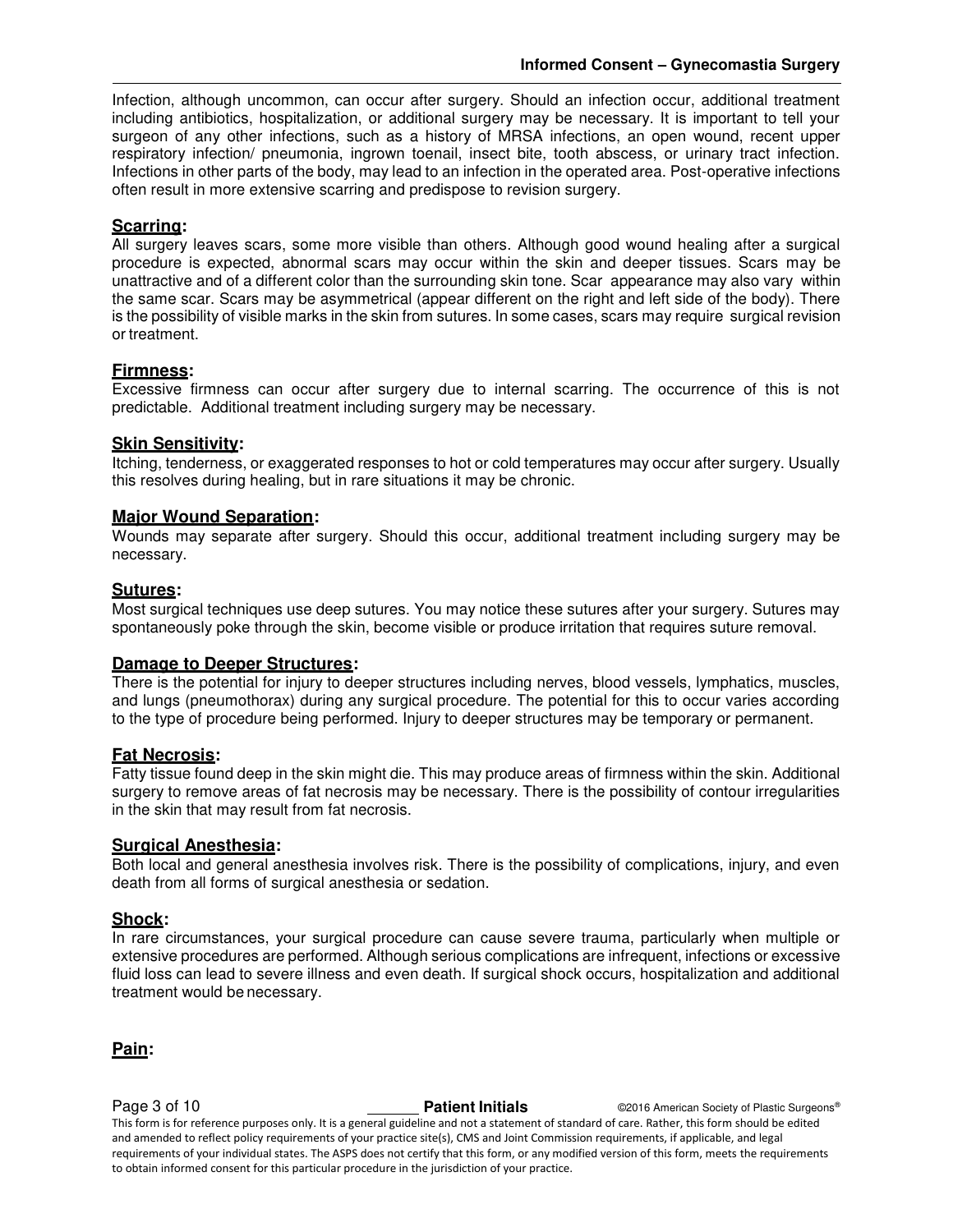You will experience pain after your surgery. Pain of varying intensity and duration may occur and persist after surgery. If you are a chronic pain patient followed by a Pain Therapy Practitioner, you may be asked to see this practitioner pre operatively to assist you in the management of your pain disorder in the postoperative period. Chronic pain may occur very infrequently from nerves becoming trapped in scar tissue or due to tissue stretching.

There are nerve endings that may become involved with healing scars from surgery. While there may not be a major nerve injury, the small nerve endings during the healing period may become too active producing a painful or oversensitive area due to the small sensory nerve involved with scar tissue. Often, massage and early non-surgical intervention resolves this. It is important to discuss post-surgical pain with your surgeon.

#### **Cardiac and Pulmonary Complications:**

Pulmonary complications may occur secondarily to blood clots (pulmonary emboli), fat deposits (fat emboli), pneumonia, or partial collapse of the lungs after general anesthesia. Pulmonary emboli can be lifethreatening or fatal in some circumstances. Inactivity and other conditions may increase the incidence of blood clots traveling to the lungs causing a major blood clot that may result in death. It is important to discuss with your physician any past history of swelling in your legs or blood clots that may contribute to this condition. Cardiac complications are a risk with any surgery and anesthesia, even in patients without symptoms. If you experience shortness of breath, chest pains, or unusual heart beats, seek medical attention immediately. Should any of these complications occur, you may require hospitalization and additional treatment.

### **Venous Thrombosis (Clot) and Sequelae:**

Thrombosed veins, which resemble cords, occasionally develop in the area of the breast or around IV sites, and usually resolve without medical or surgical treatment. It is important to discuss with your surgeon any birth control pills you are taking. Certain high estrogen pills may increase your risk of thrombosed veins, personal history of bleeding and clotting problems may also increase your risk of thrombosed veins.

#### **Allergic Reactions:**

In rare cases, local allergies to tape, suture material and glues, blood products, topical preparations or injected agents have been reported. Serious systemic reactions including shock (anaphylaxis) may occur in response to drugs used during surgery and prescription medicines. Allergic reactions may require additional treatment. It is important to notify your physician of any previous allergic reactions.

#### **Drug Reactions:**

Unexpected drug allergies, lack of proper response to medication, or illness caused by the prescribed drug are possibilities. It is important for you to inform your physician of any problems you have had with any medication or allergies to medication, prescribed or over the counter, as well as medications you now regularly take. Provide your surgeon with a list of medications and supplements you are currently taking.

#### **Surgical Wetting Solutions:**

There is the possibility that large volumes of fluid containing dilute local anesthetic drugs and epinephrine that is injected into fatty deposits during surgery may contribute to fluid overload or systemic reaction to these medications. Additional treatment including hospitalization may be necessary.

#### **Fat/Air Embolism:**

In rare cases, fat particles or air can enter the vascular system and can travel to the heart, lungs or brain. This can result in significant complications including death.

#### **Persistent Swelling (Lymphedema):**

Persistent swelling can occur following surgery. **Unsatisfactory Result:** 

**Page 4 of 10 Patient Initials CONFIDENT CONFIDENT CONFIDENT ACCORDING PARTIC CONFIDENT CONFIDENT CONFIDENT CONFIDENT CONFIDENT CONFIDENT CONFIDENT CONFIDENT CONFIDENT CONFIDENT CONFIDENT CONFIDENT CONFIDENT CONFIDENT** This form is for reference purposes only. It is a general guideline and not a statement of standard of care. Rather, this form should be edited and amended to reflect policy requirements of your practice site(s), CMS and Joint Commission requirements, if applicable, and legal requirements of your individual states. The ASPS does not certify that this form, or any modified version of this form, meets the requirements to obtain informed consent for this particular procedure in the jurisdiction of your practice.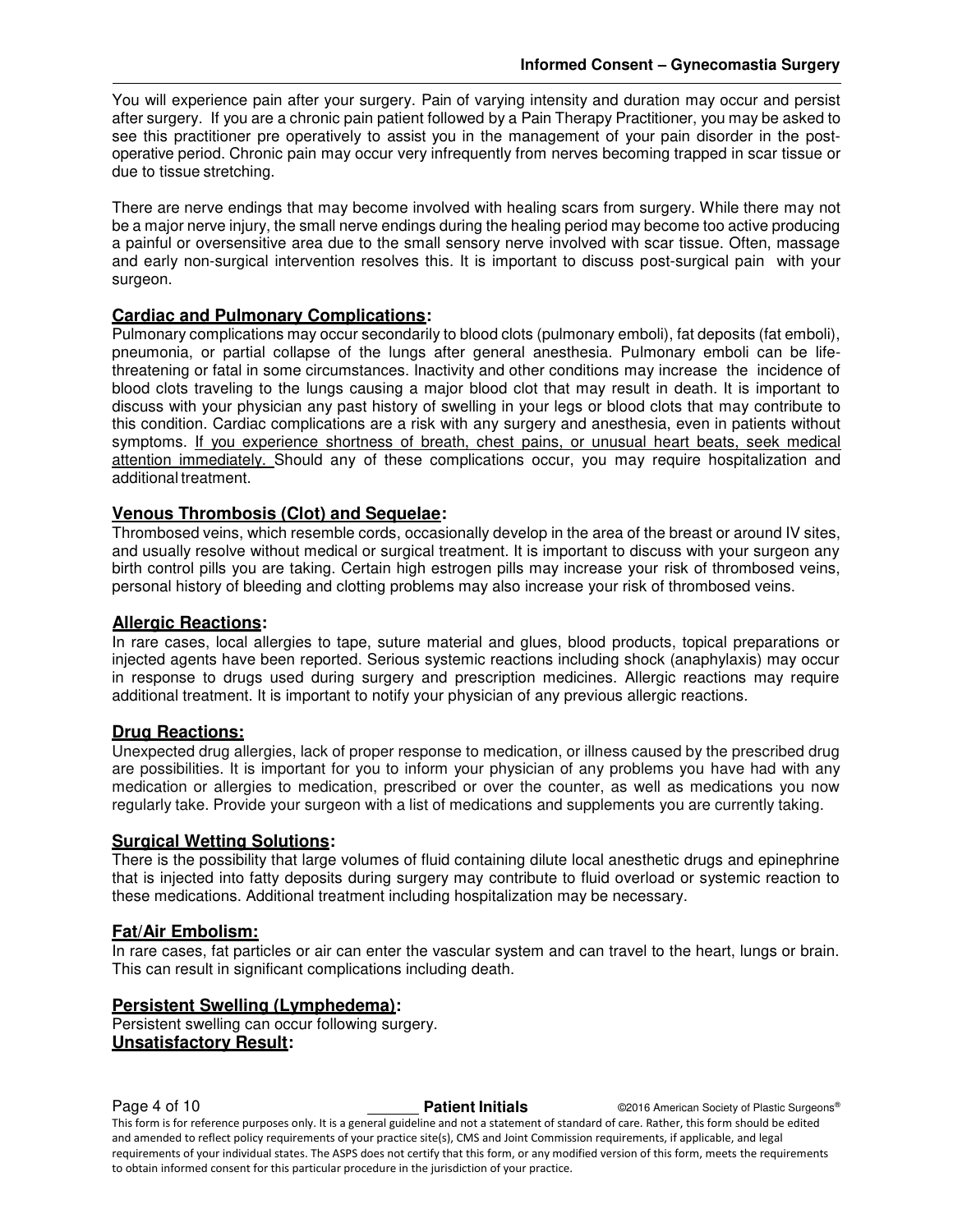Although good results are expected, there is no guarantee or warranty expressed or implied, on the results that may be obtained. The body is not symmetric and almost everyone has some degree of unevenness which may not be recognized in advance. One side breast may be slightly larger; one breast may be droopier. Many of such issues cannot be fully corrected with surgery. The more realistic your expectations as to results, the better your results will appear to you. Some patients never achieve their desired goals or results, at no fault of the surgeon or surgery. You may be disappointed with the results of surgery. Asymmetry, unanticipated shape and size, loss of function, wound disruption, poor healing, and loss of sensation may occur after surgery. Size may be incorrect. Unsatisfactory surgical scar location or appearance may occur. It may be necessary to perform additional surgery to improve your results. Unsatisfactory results may NOT improve with each additional treatment.

### **ADDITIONAL ADVISORIES**

#### **Medications and Herbal Dietary Supplements:**

There are potential adverse reactions that occur as the result of taking over-the-counter, herbal, and/or prescription medications. Aspirin and medications that contain aspirin interfere with forming blood clots, and therefore may contribute to more bleeding issues. If you have a medical condition (such as heart arrhythmia, heart stent, blood vessels with blockages, or blood clots) and are taking medications to thin your blood and prevent clotting such as Plavix, Warfarin, Coumadin, Xarelto, Effient or Pradaxa, discuss management of these medications around the time of surgery with your plastic surgeon. Your plastic surgeon may sometimes coordinate a plan for these medications with the doctor that prescribed them for your medical condition. If you have been prescribed drugs for a medical condition, do not stop them without discussing it first with your plastic surgeon. Stopping these medications abruptly may result in a heart attack, stroke, or death. Be sure to check with your physician about any drug interactions that may exist with medications which you are already taking. If you have an adverse reaction, stop the drugs immediately and call your plastic surgeon for further instructions. If the reaction is severe, go immediately to the nearest emergency room.

When taking the prescribed pain medications after surgery, realize that they can affect your thought process and coordination. Do not drive, do not operate complex equipment, do not make any important decisions and do not drink any alcohol while taking these medications. Be sure to take your prescribed medication only as directed.

#### **Sun Exposure – Direct or Tanning Salon:**

The effects of the sun are damaging to the skin. Exposing the incision areas to sun may result in increased scarring, color changes, and poor healing. Patients who tan, either outdoors or in a salon, should inform their surgeon and either delay treatment, or avoid tanning until the surgeon says it is safe to resume. The damaging effect of sun exposure occurs even with the use sun block or clothing coverage.

#### **Travel Plans:**

Any surgery holds the risk of complications that may delay healing and your return to normal life. Please let the surgeon know of any travel plans, important commitments already scheduled or planned, or time demands that are important to you, so that appropriate timing of surgery can occur. There are no guarantees that you will be able to resume all activities in the desired time frame. Allow at least 10-14 days to travel via airplane. Medications may be required should you have a long flight/ trip to prevent DVT/ PE in the immediate post-operative period.

#### **Long-Term Results:**

Subsequent alterations in the appearance of your body may occur as the result of aging, sun exposure, weight loss, weight gain, pregnancy, menopause or other circumstances not related to your surgery.

#### **Body-Piercing:**

**Page 5 of 10 Patient Initials COVIDENT COVIDENT COVIDENT OP A COVID-10 Patient Initials** COVID-00016 American Society of Plastic Surgeons® This form is for reference purposes only. It is a general guideline and not a statement of standard of care. Rather, this form should be edited and amended to reflect policy requirements of your practice site(s), CMS and Joint Commission requirements, if applicable, and legal requirements of your individual states. The ASPS does not certify that this form, or any modified version of this form, meets the requirements to obtain informed consent for this particular procedure in the jurisdiction of your practice.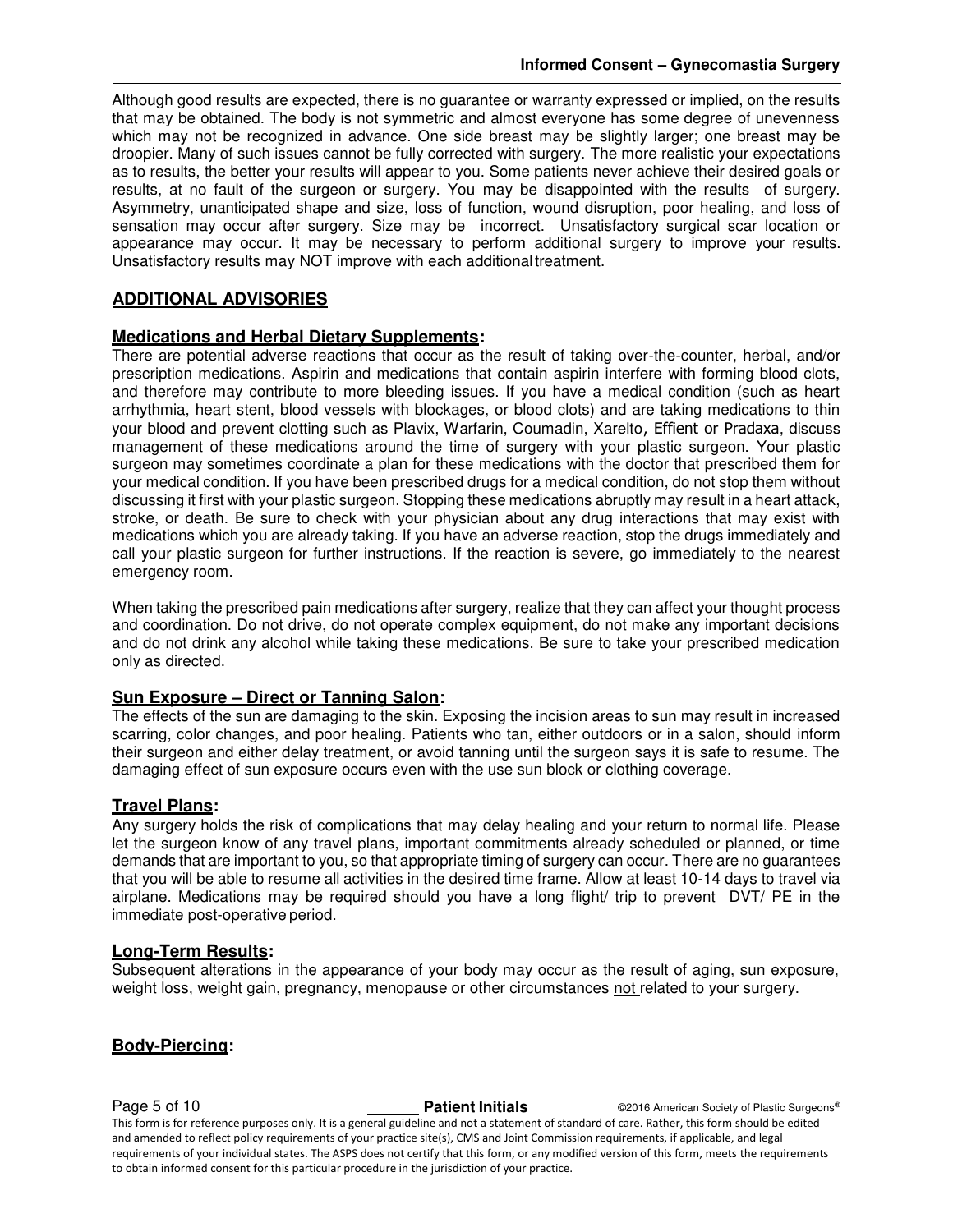Individuals who currently wear body-piercing jewelry in the surgical region are advised that an infection could develop from this activity. Body-piercing jewelry should be removed prior to your surgical procedure.

#### **Nails:**

To determine your vitals status during surgery your anesthesia provider may require access to your finger nails for monitoring. Make sure to have at least two finger nails free of nail polish or acrylic nails on the date of your surgery.

#### **Jewelry:**

Jewelry should not be brought with you at the time of your surgical procedure. Items such as earrings, wedding rings, necklaces, etc. should be removed and placed in a safe place. Do not bring your jewelry with you for your surgery.

#### **Intimate Relations After Surgery:**

Surgery involves coagulating of blood vessels and increased activity of any kind may open these vessels leading to a bleed, or hematoma. Activity that increases your pulse or heart rate may cause additional bruising, swelling, and the need for return to surgery to control bleeding. It is wise to refrain from intimate physical activities until your physician states it is safe.

#### **Mental Health Disorders and Elective Surgery:**

It is important that all patients seeking to undergo elective surgery have realistic expectations that focus on improvement rather than perfection. Complications or less than satisfactory results are sometimes unavoidable, may require additional surgery and often are stressful. Please openly discuss with your surgeon, prior to surgery, any history that you may have of significant emotional depression or mental health disorders. Although many individuals may benefit psychologically from the results of elective surgery, effects on mental health cannot be accurately predicted.

#### **ADDITIONAL SURGERY NECESSARY (Re-Operations):**

There are many variable conditions that may influence the long-term result of surgery. It is unknown how your tissue may respond or how wound healing will occur after surgery. Secondary surgery may be necessary to perform additional tightening or repositioning of body structures. Should complications occur, additional surgery or other treatments may be necessary. Even though risks and complications occur infrequently, the risks cited are associated with this surgery. Other complications and risks can occur but are less common. The practice of medicine and surgery is not an exact science. Although good results are expected, there is no guarantee or warranty expressed or implied, on the results that may be obtained. In some situations, it may not be possible to achieve optimal results with a single surgical procedure. You and your surgeon will discuss the options available should additional surgery be advised. There may be additional costs and expenses for such additional procedures, including surgical fees, facility and anesthesia fees, pathology and lab testing.

#### **PATIENT COMPLIANCE:**

Follow all physician instructions carefully; this is essential for the success of your outcome. It is important that the surgical incisions are not subjected to excessive force, swelling, abrasion, or motion during the time of healing. Personal and vocational activity needs to be restricted. Protective dressings and drains should not be removed unless instructed by your plastic surgeon. Successful post-operative function depends on both surgery and subsequent care. Physical activity that increases your pulse or heart rate may cause bruising, swelling, fluid accumulation and the need for return to surgery. It is important that you participate in follow-up care, return for aftercare, and promote your recovery after surgery.

### **ATTESTATIONS**

#### **Page 6 of 10 Patient Initials COVIDENT COVIDENT OP A COVIDENT OP A COVID-** COVID-10 **Patient Initials** COVID-2016 American Society of Plastic Surgeons®

This form is for reference purposes only. It is a general guideline and not a statement of standard of care. Rather, this form should be edited and amended to reflect policy requirements of your practice site(s), CMS and Joint Commission requirements, if applicable, and legal requirements of your individual states. The ASPS does not certify that this form, or any modified version of this form, meets the requirements to obtain informed consent for this particular procedure in the jurisdiction of your practice.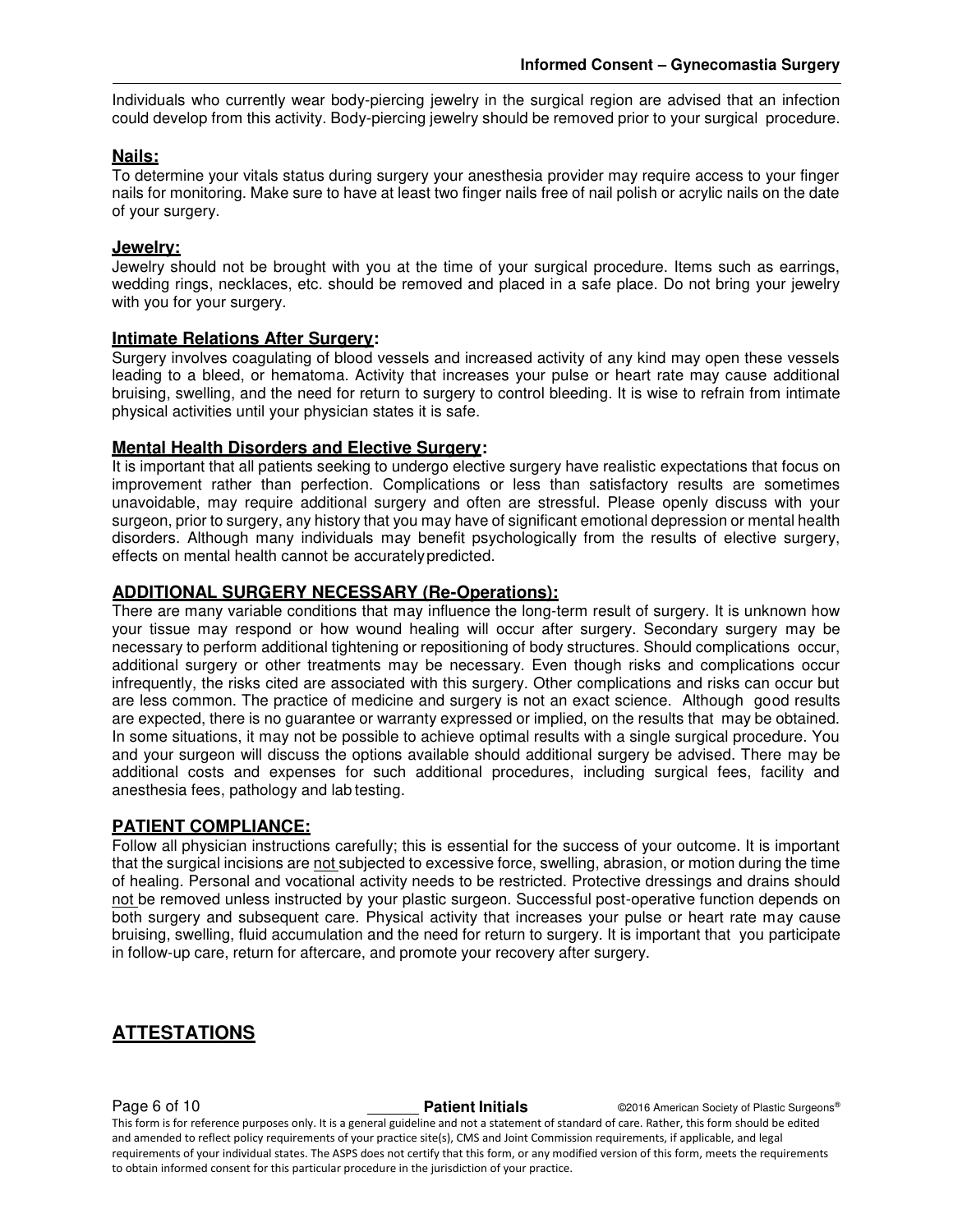#### **Smoking, Second-Hand Smoke Exposure, Nicotine Products (Patch, Gum, Nasal Spray):**

Patients who are currently smoking or use tobacco or nicotine products (patch, gum, or nasal spray) are at a greater risk for significant surgical complications of skin loss and delayed healing and additional scarring. Individuals exposed to second-hand smoke are also at potential risk for similar complications attributable to nicotine exposure. Additionally, smoking may have a significant negative effect on anesthesia and recovery from anesthesia, with coughing and possibly increased bleeding. Individuals who are not exposed to tobacco smoke or nicotine-containing products have a significantly lower risk of these type of complications. Please indicate your current status regarding these items below**:** 

I am a non-smoker and do not use nicotine products. I understand the potential risk of second-hand smoke exposure causing surgical complications.

\_\_\_\_ I am a smoker or use tobacco / nicotine products. I understand the risk of surgical complications due to smoking or use of nicotine products.

I have smoked and stopped approximately ago. I understand I may still have the effects and therefore risks from smoking in my system, if not enough time has lapsed.

I have been advised to stop smoking immediately and have been informed of the risks, benefits, expectations and alternatives to my surgery if I continue smoking.

It is important to refrain from smoking at least 6 weeks before surgery and until your physician states it is safe to return, if desired. I acknowledge that I will inform my physician if I continue to smoke within this time frame, and understand that for my safety, the surgery, if possible, may be delayed.

Smoking may have such a negative effect on your surgery that a urine or blood test just before surgery may be done which will prove the presence of Nicotine. If positive, your surgery may be cancelled and your surgery, scheduling fee, and other prepaid amounts may be forfeited. Honestly disclose smoking to your surgeon.

#### **Sleep Apnea / CPAP:**

Individuals who have breathing disorders such as "Obstructive Sleep Apnea" and who may rely upon CPAP devices (continuous positive airway pressure) or utilize nighttime oxygen are advised that they are at a substantive risk for respiratory arrest and death when they take narcotic pain medications following surgery. This is an important consideration when evaluating the safety of surgical procedures in terms of very serious complications, including death, that relate to pre-existing medical conditions. Surgery may be considered only with monitoring afterwards in a hospital setting in order to reduce risk of potential respiratory complications and to safely manage pain following surgery.

Please consider the following symptoms of sleep apnea:

| Page 7 of 10 | <b>Patient Initials</b>                                             | ©2016 American Society of Plastic Surgeons® |
|--------------|---------------------------------------------------------------------|---------------------------------------------|
|              | I make abrupt snorting noises during sleep                          |                                             |
|              | I have been told that my legs or arms jerk while I'm sleeping       |                                             |
|              | I wake up throughout the night or constantly turn from side to side |                                             |
|              | I have been told that I snore or stop breathing during sleep        |                                             |
|              | I have trouble staying asleep at night                              |                                             |
|              | I am frequently tired upon waking and throughout the day            |                                             |

This form is for reference purposes only. It is a general guideline and not a statement of standard of care. Rather, this form should be edited and amended to reflect policy requirements of your practice site(s), CMS and Joint Commission requirements, if applicable, and legal requirements of your individual states. The ASPS does not certify that this form, or any modified version of this form, meets the requirements to obtain informed consent for this particular procedure in the jurisdiction of your practice.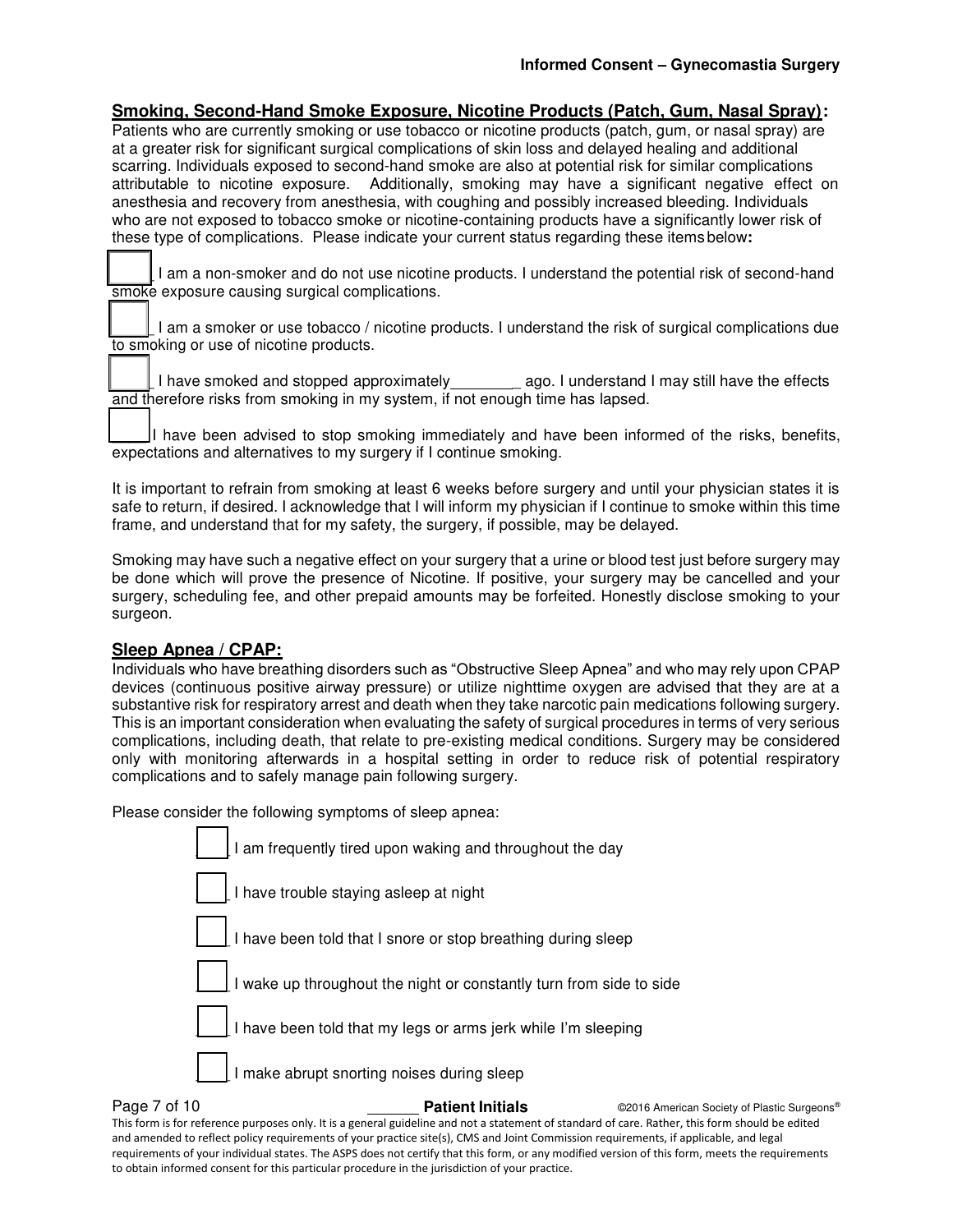

It is important for you to inform and discuss any of the above symptoms that you have experienced with your

surgeon.

### **DVT/PE Risks and Advisory:**

There is a risk of blood clots, Deep Vein Thrombosis (DVT) and Pulmonary Embolus (PE) with every surgical procedure. It varies with the risk factors below. The higher the risk factors, the greater the risk and the more involved you must be in both understanding these risks and, when permitted by your physician, walking and moving your legs. There may also be leg stockings, squeezing active leg devices, and possibly medicines to help lower your risk.

There are many conditions that may increase or affect risks of clotting. Inform your doctor about any past or present history of any of the following:

| Past History of Blood Clots                                                                                                                                            |
|------------------------------------------------------------------------------------------------------------------------------------------------------------------------|
| Family History of Blood Clots                                                                                                                                          |
| <b>Birth Control Pills</b>                                                                                                                                             |
| Hormone Stimulating Drugs                                                                                                                                              |
| Swollen Legs                                                                                                                                                           |
| History of Cancer                                                                                                                                                      |
| Large Dose Vitamins                                                                                                                                                    |
| Varicose Veins                                                                                                                                                         |
| Past Illnesses of the Heart, Liver, Lung, or Gastrointestinal Tract.                                                                                                   |
| History of Multiple Spontaneous Abortions or Miscarriages                                                                                                              |
|                                                                                                                                                                        |
| I understand the risks relating to DVT/PE and how important it is to comply with therapy as<br>discussed with my surgeon. The methods of preventative therapy include: |

Early ambulation when allowed

Compression devices (SCD/ICD)

Anticoagulation Protocols when Allowed

For high risk patients, the risks of VTE are still high, even in the setting of appropriate chemoprophylaxis. If your surgery is elective and you're a high risk patient, it's best to consider with not proceeding with such elective surgery.

#### **COMMUNICATION ACKNOWLEDGEMENT – CONSENT**

There are many ways to communicate with you. It is important to keep appointments and let us know if problems or issues arise. Methods of communicating are by telephone, text, pager, answering service if available, email, and regular mail. If an emergency arises, keep us alerted to your progress so we may aid in any necessary treatments. Please do not leave a message after hours or on weekends on the office

**Page 8 of 10 Patient Initials CONFIDENT CONFIDENT CONFIDENT CONFIDENT** CONFIDENT CONFIDENTS **Patient Initials** CONFIDENT CONFIDENTS **Patient Initials** This form is for reference purposes only. It is a general guideline and not a statement of standard of care. Rather, this form should be edited and amended to reflect policy requirements of your practice site(s), CMS and Joint Commission requirements, if applicable, and legal requirements of your individual states. The ASPS does not certify that this form, or any modified version of this form, meets the requirements to obtain informed consent for this particular procedure in the jurisdiction of your practice.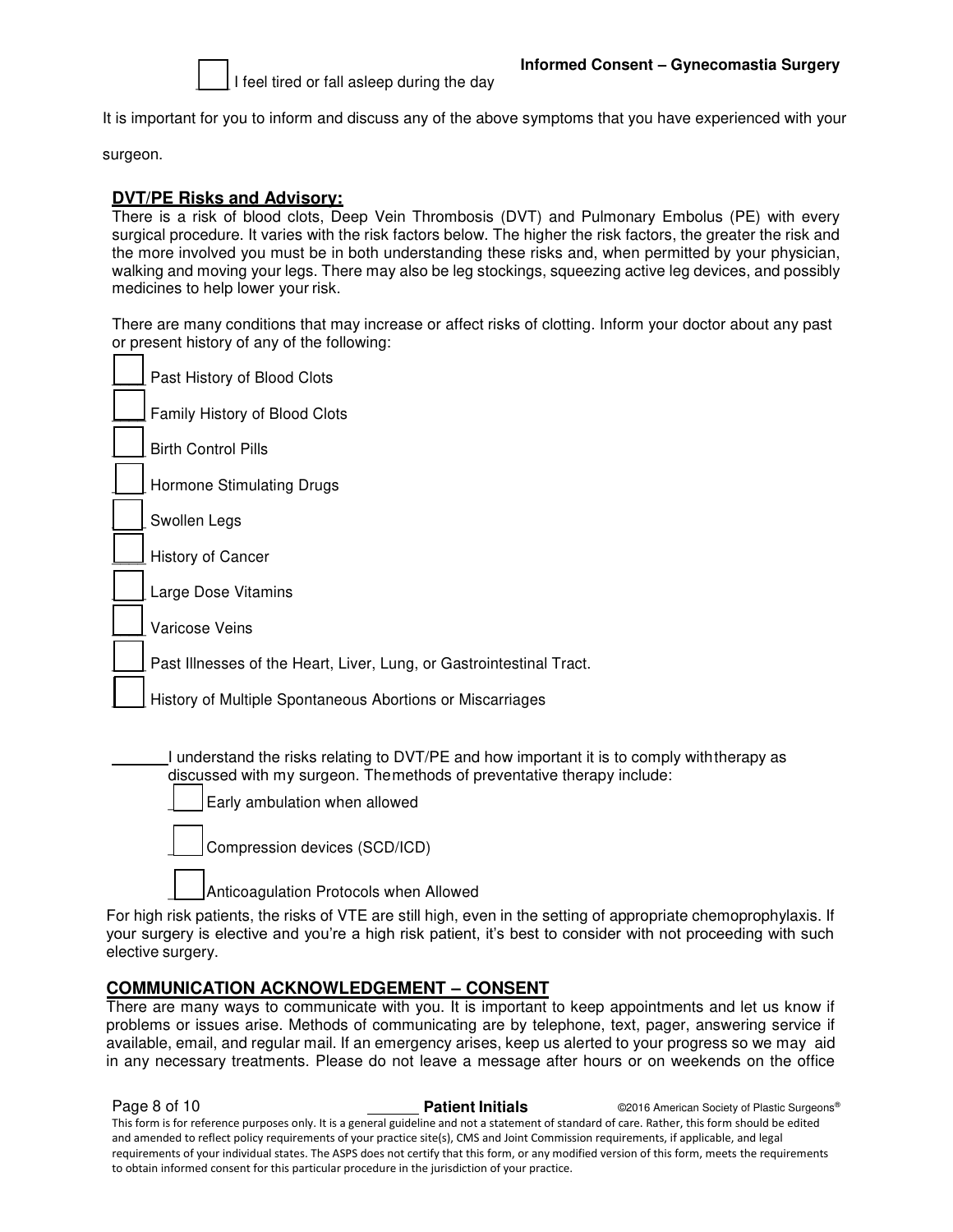#### **Informed Consent – Gynecomastia Surgery**

answering machine if any urgent or emergent situation exists, as there is a delay in retrieving such messages. All attempts will be made to preserve your privacy in accordance with HIPAA rules.

Please select preferred way of communicating with you:

| Telephone                              |
|----------------------------------------|
| Home                                   |
| <b>Work</b>                            |
| Cell                                   |
| Text                                   |
| Pager - Answering Service if available |
| Email - with up to date email address  |
| Regular Mail and Delivery              |

#### **DISCLAIMER**

Informed-consent documents are used to communicate information about the proposed surgical treatment of a disease or condition along with disclosure of risks and alternative forms of treatment(s), including no surgery. The informed-consent process attempts to define principles of risk disclosure that should generally meet the needs of most patients in most circumstances.

However, informed-consent documents should not be considered all-inclusive in defining other methods of care and risks encountered. Your plastic surgeon may provide you with additional or different information which is based on all the facts in your particular case and the current state of medical knowledge.

Informed-consent documents are not intended to define or serve as the standard of medical care. Standards of medical care are determined on the basis of all of the facts involved in an individual case and are subject to change as scientific knowledge and technology advance and as practice patterns evolve.

### **It is important that you read the above information carefully and have all of your questions answered before signing the consent on the next page.**

**Page 9 of 10 Patient Initials CONFIDENT CONFIDENT CONFIDENT CONFIDENT** CONFIDENT CONFIDENTS **Patient Initials** CONFIDENT CONFIDENTS **Patient Initials** 

This form is for reference purposes only. It is a general guideline and not a statement of standard of care. Rather, this form should be edited and amended to reflect policy requirements of your practice site(s), CMS and Joint Commission requirements, if applicable, and legal requirements of your individual states. The ASPS does not certify that this form, or any modified version of this form, meets the requirements to obtain informed consent for this particular procedure in the jurisdiction of your practice.